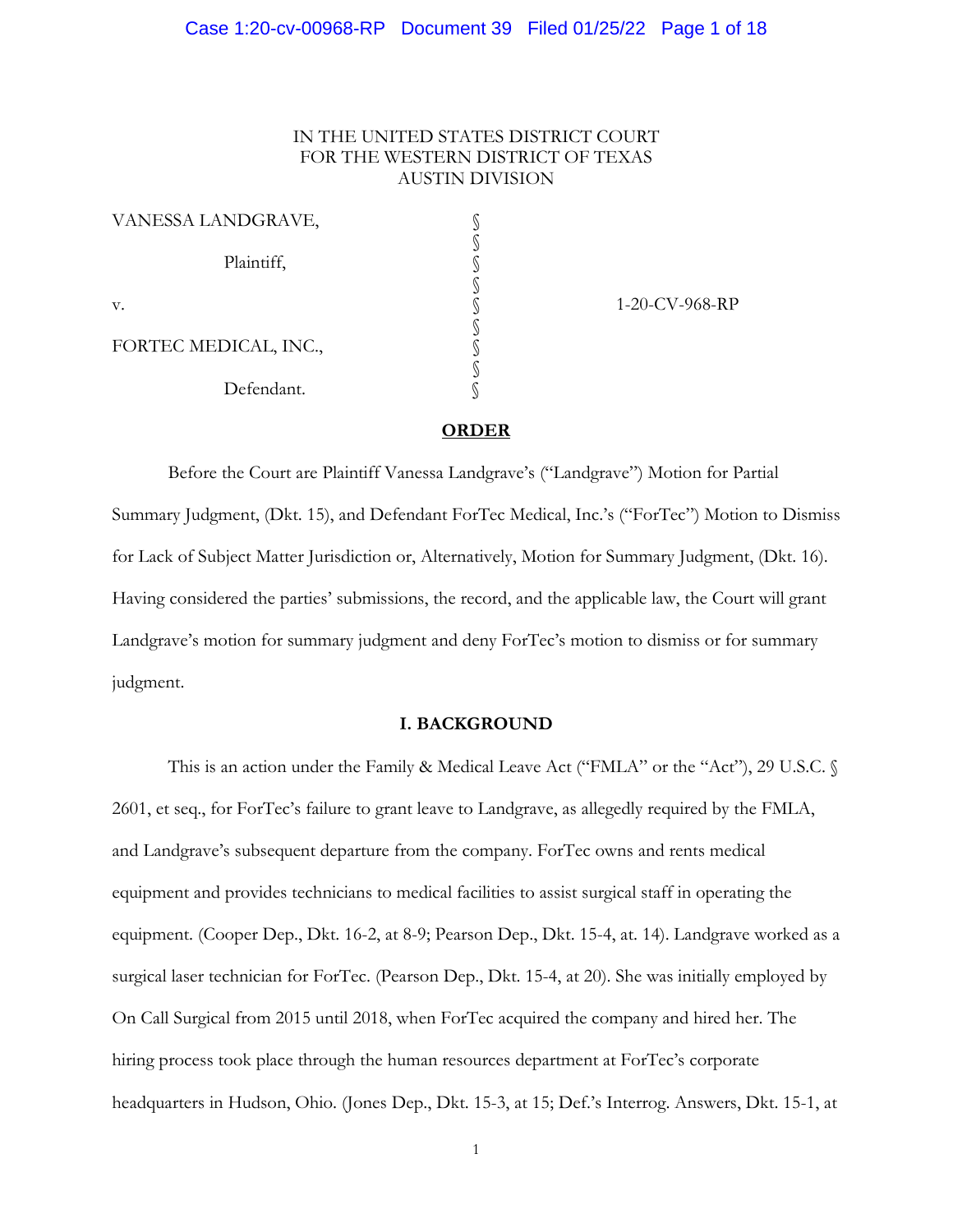### Case 1:20-cv-00968-RP Document 39 Filed 01/25/22 Page 2 of 18

4). More than fifty employees work at the Hudson office. (Cooper Dep., Dkt. 15-2, at 22–23; Pearson Dep., Dkt. 15-4, at 14; Def.'s Interrog. Answers, Dkt.15-1, at 4.). Like all surgical laser technicians, Landgrave was a remote employee, without a fixed worksite. (Pearson Dep., Dkt. 15-4, at.15, 20–21; Jones Dep., Dkt. 15-3, at 52). She lived in Hewitt, Texas while employed by ForTec. (Compl., Dkt. 1, at 1). Her "Org Level" was "South Central" and her "Ops Location" was Austin. (Cooper Dep., Dkt. 16-2, at 12; Jones Decl., Dkt. 16-6, at 1, 3). Landgrave never went to the Hudson headquarters. (Landgrave Dep., Dkt. 16-1, at 54). ForTec claims her contact with Hudson was limited to administrative, human resources, information technology, and billing issues. (Cooper Decl., Dkt. 16-5, at 1). It further claims that she had more contact with the sales representatives, other technicians, and the manager in her region. (*Id.*; Landgrave Dep., Dkt. 16-1, at 45–47). Most of Landgrave's cases were located in Texas, but occasionally she traveled to other states. (Cooper Decl., Dkt. 16-5, at 1).

ForTec's "customer care (scheduling) team" in Hudson receives orders for service from hospitals and clinics for its surgical equipment that are processed through its software application, ForSite, and sent out to the relevant territories. (Cooper Dep., Dkt. 16-2, at 23–24, 26–27). The order for service requests contain information including the procedure's date, time, name, and location, the patient and physician name, the customer's name and notes, the physician's case notes, and the pricing. (Jones Dep., Dkt. 15-3, at 52). Hudson employees confirm the case information the day before the case, and update and confirm the order form. (Revenue Recognition Examples, Dkt. 18-9, at 1; Cooper Dep., Dkt. 16-2, at 28:15-19). Employees in each region then pass the orders on to technicians like Landgrave. (Cooper Dep., Dkt. 16-2, at 27). The technicians take surgical equipment from storage facilities in their region to the medical facilities where they are needed and assist the medical providers during surgery. (Pearson Dep., Dkt. 15-4, at 20; Cooper Decl., Dkt. 16- 5, at 1). In Texas, storage facilities are located in Dallas, Waco, and Round Rock. (Landgrave Dep.,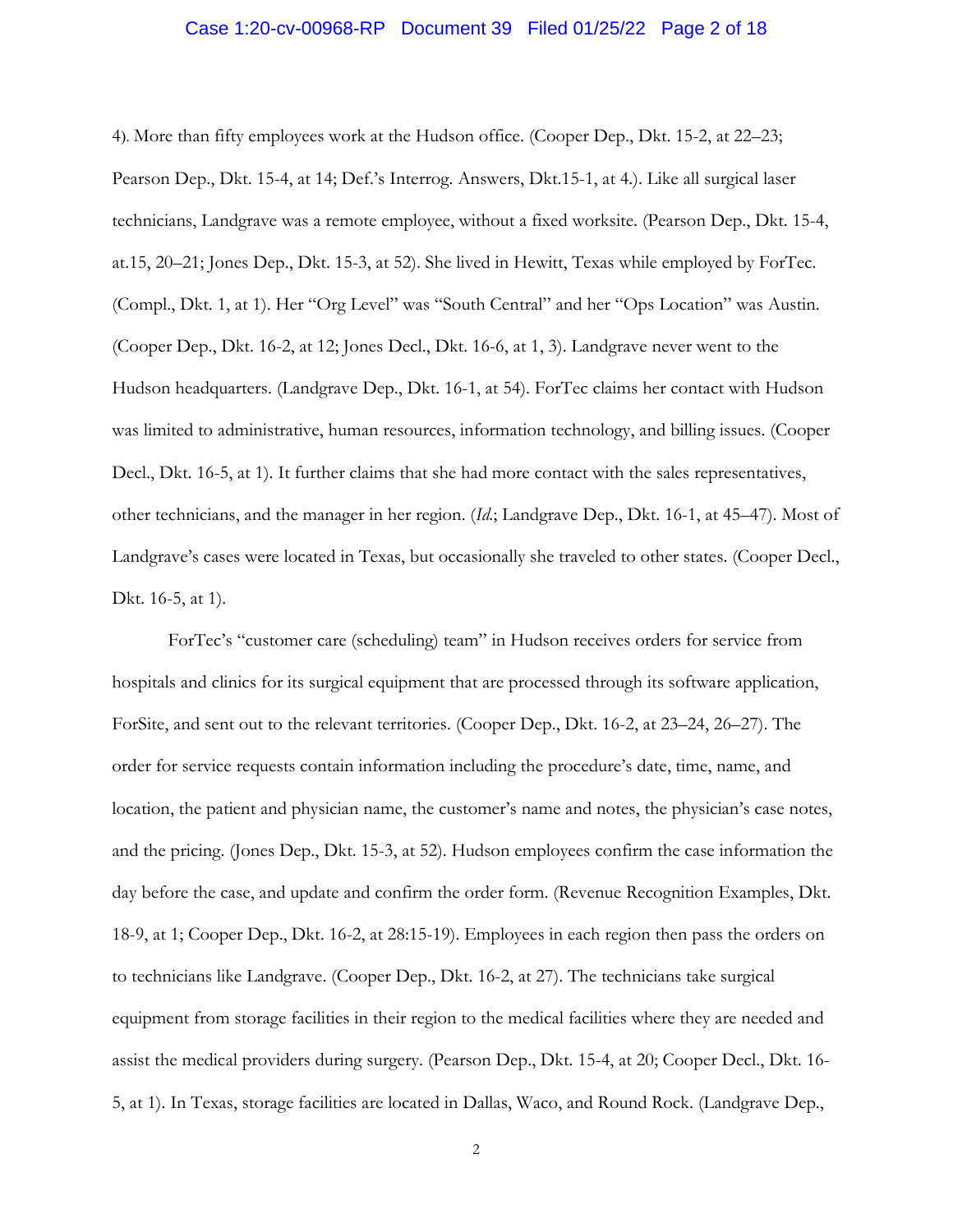## Case 1:20-cv-00968-RP Document 39 Filed 01/25/22 Page 3 of 18

Dkt. 16-1, at 48–49). After a procedure is complete, the technician prepares a report including case details, items used, and final disposition, and sends their report to the Hudson office. (Cooper Dep., Dkt. 16-2, at 29–32; Revenue Recognition Examples, Dkt. 18-9, at 2). If there is a problem with a report, such as missing or duplicate information, or a technician marks a case for review, the Sales Support team in Hudson reviews the case, makes corrections if necessary, verifies the report, and sends it to accounting. (Cooper Dep., Dkt. 16-2, at 30–31; Revenue Recognition Examples, Dkt. 18- 9, at 2). Hudson employees can also reopen the case and ask the technician to make the corrections.

Landgrave's direct supervisor was Regional Logistics Manager Alvin Cooper ("Cooper"), also a remote employee, who worked out of his home in Paige, Texas. (Cooper Dep., Dkt. 16-2, at 6–7, 17). His direct supervisor was David Yuknis ("Yuknis"), a remote employee who worked from his residence outside of Chicago. (Cooper Dep., Dkt. 16-2, at 12). Yuknis reported to Joe Zak, who worked in Hudson. (*Id.* at 12–13). In 2019, when the events in question transpired, ForTec had approximately four hundred employees across the country, with 65 working at the Hudson office. (Jones Dep., Dkt. 15-3, at 52). At that time, ForTec employed twenty people in Texas, all as remote employees; it had fewer than fifty employees in the state for all of 2018 and 2019. (*Id.* at 40). Sixteen of those employees were directly supervised by Cooper. (Cooper Decl., Dkt. 16-5, at 1).

Cooper managed the "South Central" region, including Dallas, Houston, San Antonio, and Austin, as well as cities outside of Texas including Jackson, Mississippi and Pensacola, Florida. (Cooper Dep., Dkt. 16-2, at 14). He oversaw logistics for cases in that region. (Landgrave Dep., Dkt. 16-1, at 59; Cooper Dep. Dkt. 16-2, at 13–14). Although the parties dispute the level of his authority and control over assignments, it is undisputed that he paired technicians with assignments passed through ForSite from Hudson. (Cooper Dep., Dkt. 16-2, at 26–27). He also spoke, text messaged, and emailed with technicians about their cases. (Landgrave Dep., Dkt. 16-1, at 43, 56–57). Cooper was the only person ever listed as Landgrave's supervisor. (Jones Decl.., Dkt. 16-6, at 1). According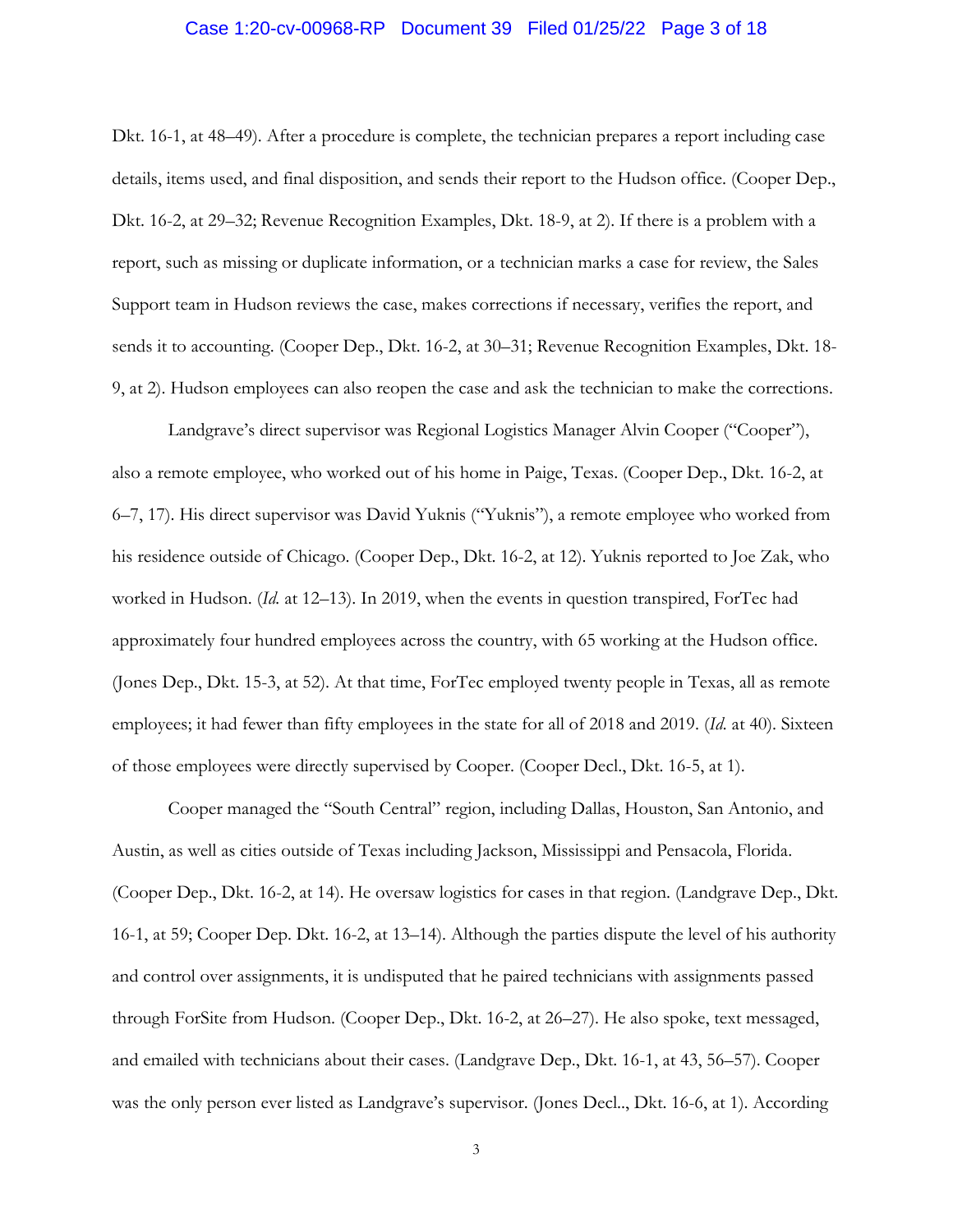## Case 1:20-cv-00968-RP Document 39 Filed 01/25/22 Page 4 of 18

to ForTec, he monitored her performance and was authorized to discipline her. (Cooper Decl., Dkt. 16-5, at 1). She informed him of her availability and made her requests for time off to him. (Landgrave Dep., Dkt. 16-1, at 55, 59).

In 2019, Landgrave's mother, who lives in Mexico, required cervical spine surgery. Landgrave requested leave under the FMLA to care for her mother following the surgery. (Cooper Dep., Dkt. 16-2, at 33–35, 37). According to ForTec, in Spring 2019, Landgrave informed Cooper about the surgery, which had not been scheduled at that time. (*Id.* at 34; Landgrave Dep., Dkt. 16-1, at 61). Then, on July 8, 2019, Landgrave emailed Cooper to tell him the surgery was scheduled for July 23 in Mexico City. (Cooper Dep., Dkt. 16-2, at 35–36). According to ForTec, Cooper called her to tell her that she did not have any paid time off available. (*Id.*). When Landgrave informed Cooper she would take leave under the FMLA, he told her to speak with human resources because he was unfamiliar with the FMLA process. (*Id.*). Landgrave purchased tickets to Mexico and obtained passports for her children. (Cooper Dep., Dkt. 16-2, at 52 –53). According to Landgrave, ForTec failed to notify her that her request was denied until just before her flight. ForTec states that its human resources manager learned Landgrave was seeking FMLA leave, for which she believed Landgrave was ineligible, during the week of July 17. (Pearson Dep., Dkt. 15-4, at 31–33, 35–36). On July 18, Cooper told Landgrave via text message that she was ineligible for FMLA leave, stating that "there has to be a certain amount (sic) of employees working within 75 miles. None of us qualify down here." (Cooper Dep., Dkt. 16-2, at 43, 48; Text Messages, Dkt. 15-5, at 2).

Landgrave's employment with ForTec ended while she was in Mexico caring for her mother; Landgrave claims that human resources manager Nancy Pearson ("Pearson") and human resources director Laure Jones ("Jones"), both in Hudson, together decided to terminate her while she was in Mexico. (Pearson Dep., Dkt. 15-4, at 87–94). According to ForTec, Landgrave left a voicemail for Pearson on July 17, and when she attempted to call back, Pearson was unable to reach Landgrave on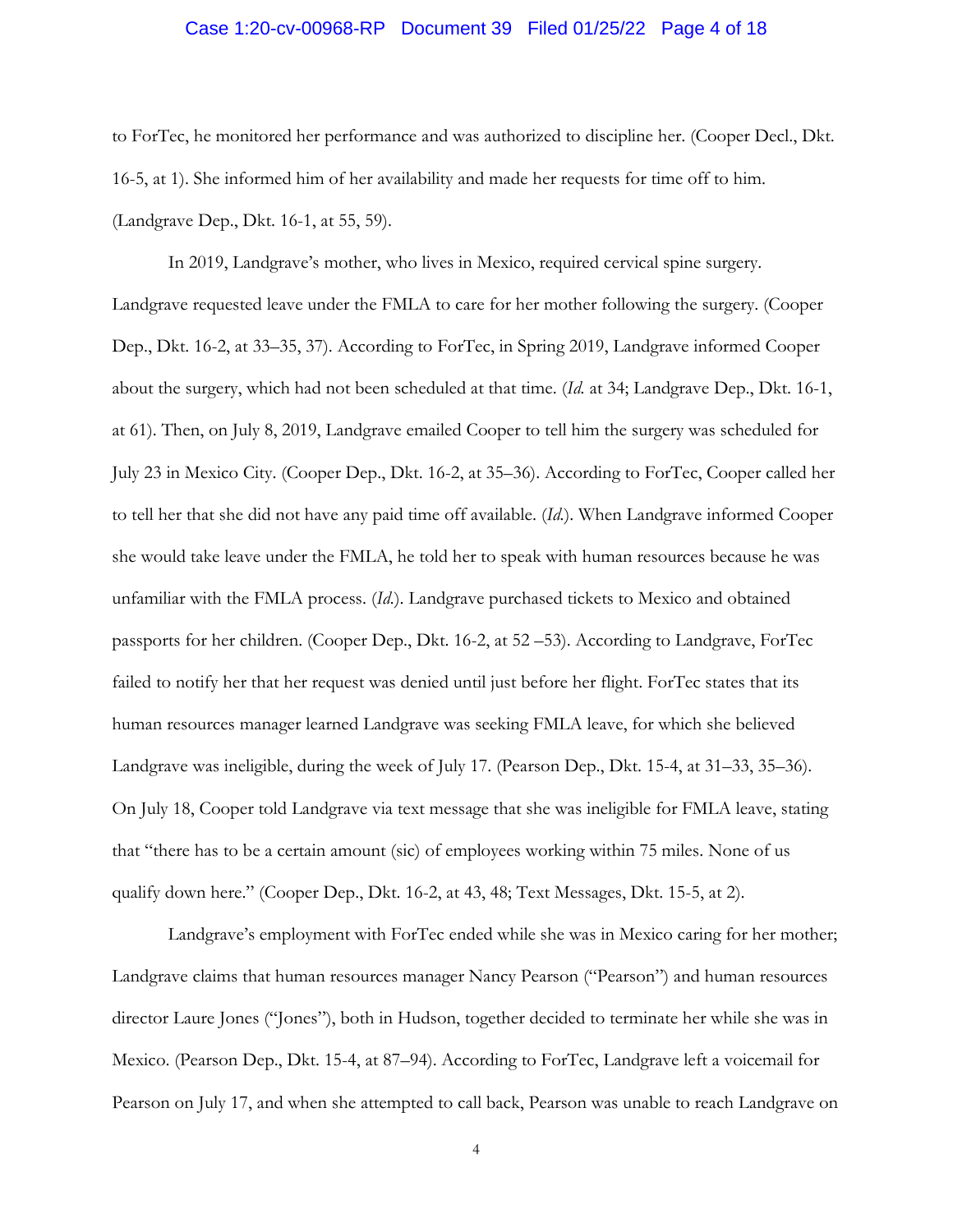### Case 1:20-cv-00968-RP Document 39 Filed 01/25/22 Page 5 of 18

her personal or work phones. (Pearson Dep., Dkt. 15-4, at 50–51). Pearson then emailed Landgrave a letter stating that if she did not return to work on July 22, ForTec would understand her to be voluntarily resigning her position. (*Id.* at 54–55). Cooper emailed Landgrave on July 24 and 25 about her plans, and told her that if she did not respond by July 26, ForTec would consider her to have voluntarily resigned. (Cooper Dep., Dkt. 16-2, at 58, 60). On July 30, Landgrave responded to Cooper by email, and failed to provide a date for her return to work. (*Id.* at B-11). ForTec interpreted her absence as a voluntary resignation. (Pearson Dep., Dkt. 15-4, at 63). After Landgrave's employment ended, ForTec instructed her to return her equipment to the Hudson office. (Termination Letter, Dkt. 11, at 1).

Landgrave asserts that ForTec failed to investigate the FMLA's applicability to remote workers before terminating her employment. (Pl.'s Mot., Dkt. 15, at 3; Pearson Dep., Dkt. 15-4, at 10, 36–39, 82–83; Jones Dep., Dkt. 15-3, at 36–37, 39–41). She states that Pearson failed to research or review the law or seek legal counsel, and had no knowledge of the Act's treatment of remote workers. (Pearson Dep., Dkt. 15-4, at 10; 36–39; 82–83). Landgrave alleges that Pearson's sole action was to review ForTec's employee handbook, which does not mention remote workers. (*Id.* at 38; FMLA Policy, Dkt. 15-6 at 2). Landgrave further claims that Jones was unaware of and did not review the FMLA regulations dealing with remote workers, did not know of anyone at the company who sought legal advice on the matter, and did not seek to determine Landgrave's reporting site. (Jones Dep., Dkt. 15-3, at 36–37, 39–41). ForTec notes that Jones knows that the FMLA and ForTec policy prohibit interference with an employee's FMLA rights or retaliation against them for exercising those rights. (*Id.* at 41, 44).

The dispute in this case concerns coverage by the FMLA. Under the FMLA, employees may take up to twelve weeks per year of leave to care for any of the family members listed in the Act, including a parent, if the "parent has a serious health condition." 29 U.S.C. § 2612(a)(1). The FMLA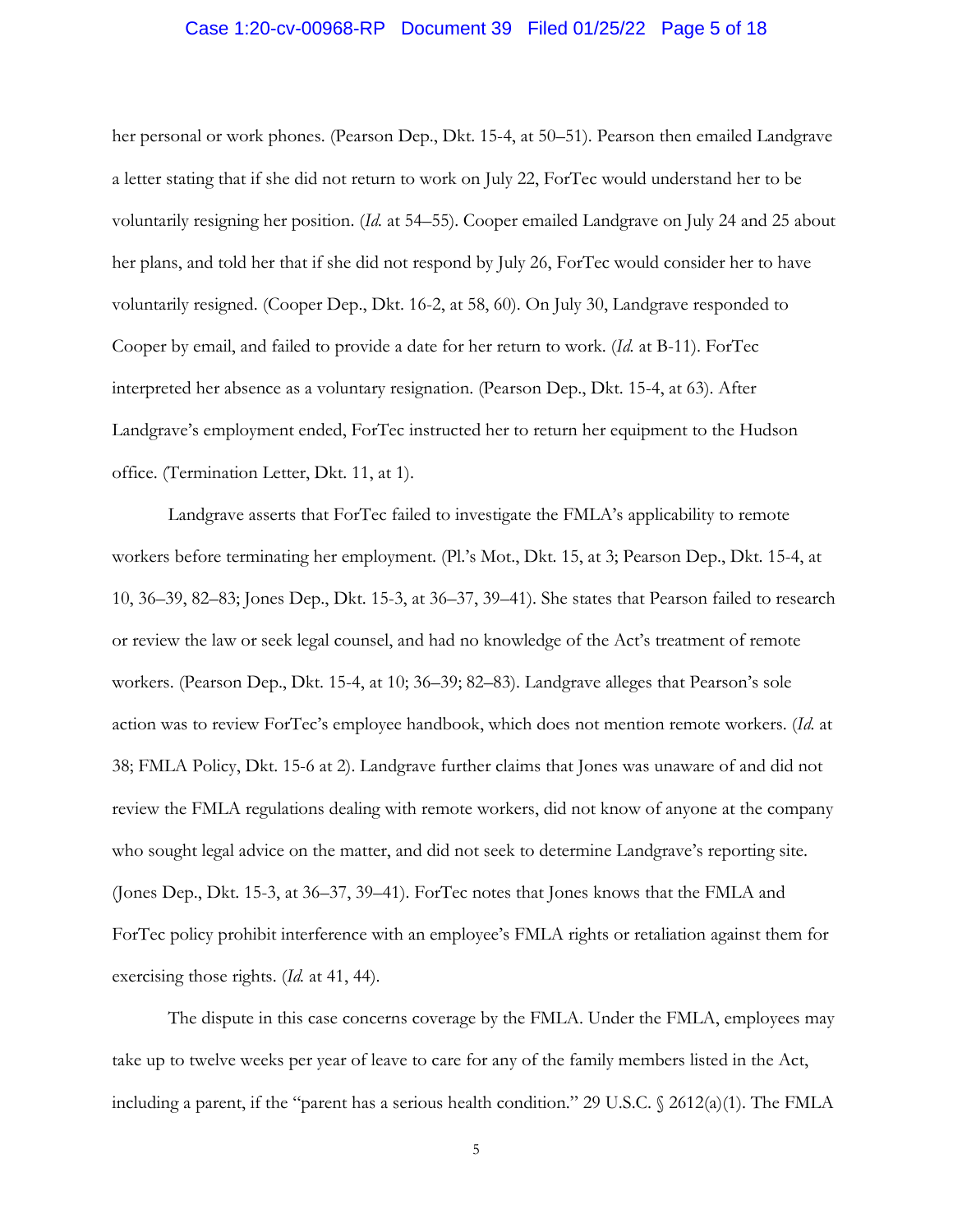# Case 1:20-cv-00968-RP Document 39 Filed 01/25/22 Page 6 of 18

guarantees such leave and employment protections to "eligible employees." *Id.* Specifically, an employee is entitled "to be restored by the employer to the[ir] position of employment" or "to an equivalent position with equivalent employment benefits, pay, and other terms and conditions of employment" after taking leave. *Id.* at  $\sqrt{2614(a)(1)}$ . The Act makes it "unlawful for an employer to interfere with, restrain, or deny the exercise of or the attempt to exercise, any right provided" by the Act or "to discharge or in any other manner discriminate against any individual for opposing any practice made unlawful." *Id.* at § 2615(a). An otherwise eligible employees is ineligible for FMLA protections if "employed at a worksite at which [the] employer employs less than 50 employees if the total number of employees employed by that employer within 75 miles of that workers is less than 50." *Id.* at  $\{ 2611(2)(B)(ii) \}$ .

Landgrave asserts causes of action under the FMLA for interference and retaliation. She asserts that ForTec is an eligible employer, and she is an "eligible employee" under the Act. She was employed for at least twelve months and 1,250 hours during the previous twelve months, entitling her—if eligible—to twelve weeks of leave, and to reinstatement following that leave. (Compl., Dkt. 1, at 4); 29 U.S.C. § 2611(2)(A). Landgrave claims that although she worked remotely, the Hudson, Ohio corporate office was her worksite and, because that office has more than fifty employees, her remote work did not render her ineligible under the FMLA. (Compl., Dkt. 1, at 4); 29 U.S.C. § 2611(2)(B). She claims ForTec intentionally interfered with or denied the rights guaranteed to her under the FMLA by failing to provide her with proper notices, by discharging her during her leave, and by retaliating against her for exercising her FMLA rights. (Compl., Dkt. 1, at 5). ForTec asserts that Landgrave lacks subject matter jurisdiction over the suit, and that its actions were in good faith, precluding an award of liquidated damages. (Answer, Dkt. 2, at 4). ForTec seeks to dismiss Landgrave's claims for lack of jurisdiction, and seeks summary judgment on all claims, asserting that Landgrave was not based in Hudson, and so was ineligible under the FMLA. (Def.'s Mot., Dkt. 16.)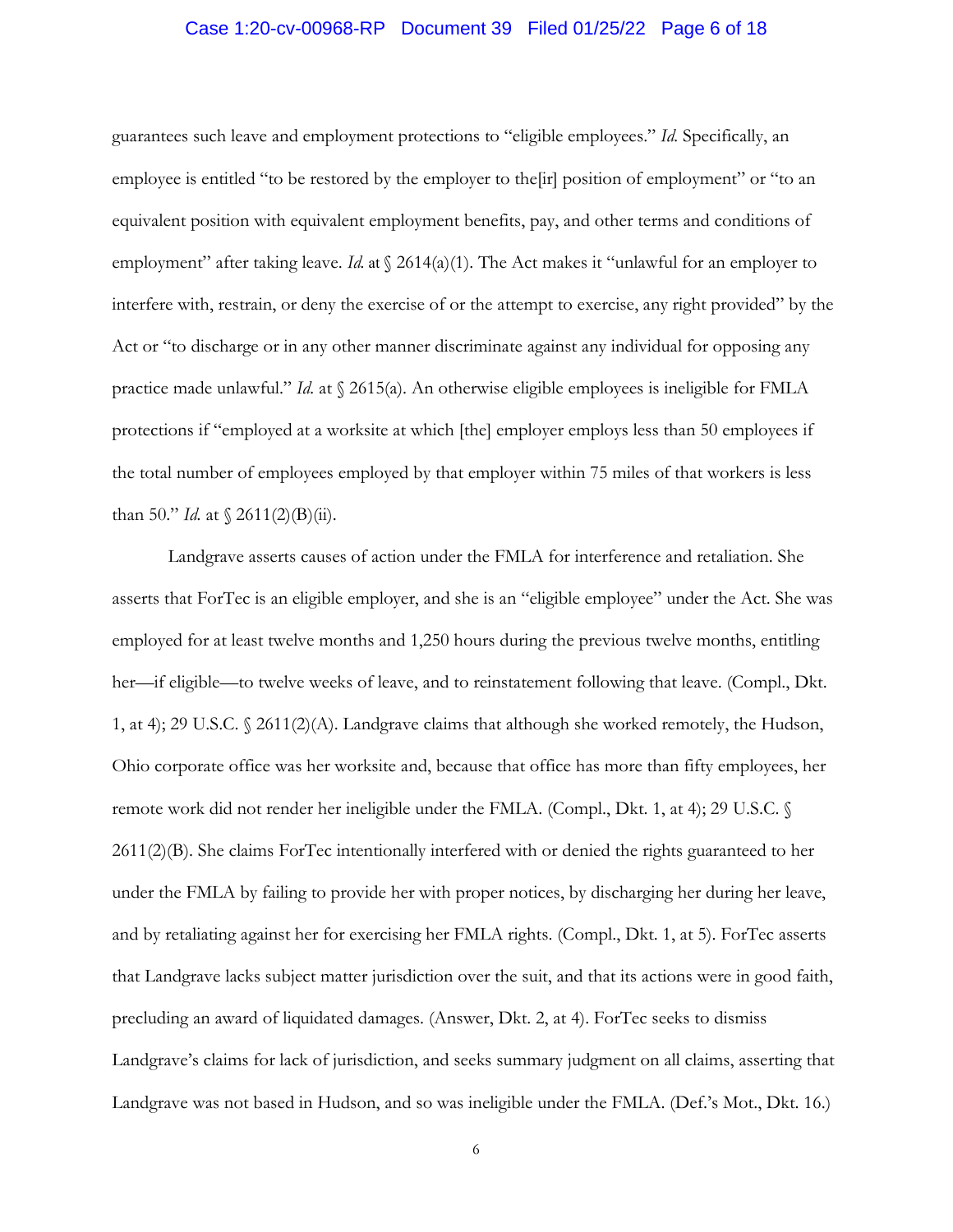### Case 1:20-cv-00968-RP Document 39 Filed 01/25/22 Page 7 of 18

Landgrave seeks summary judgment only as to ForTec's good faith affirmative defense. (Pl.'s Mot., Dkt. 15).

### **II. LEGAL STANDARDS**

Federal Rule of Civil Procedure 12(b)(1) allows a party to assert lack of subject-matter jurisdiction as a defense to suit. Fed. R. Civ. P. 12(b)(1). Federal district courts are courts of limited jurisdiction and may only exercise such jurisdiction as is expressly conferred by the Constitution and federal statutes. *Kokkonen v. Guardian Life Ins. Co. of Am.*, 511 U.S. 375, 377 (1994). A federal court properly dismisses a case for lack of subject matter jurisdiction when it lacks the statutory or constitutional power to adjudicate the case. *Home Builders Ass'n of Miss., Inc. v. City of Madison*, 143 F.3d 1006, 1010 (5th Cir. 1998). "The burden of proof for a Rule 12(b)(1) motion to dismiss is on the party asserting jurisdiction." *Ramming v. United States*, 281 F.3d 158, 161 (5th Cir. 2001), *cert. denied*, 536 U.S. 960 (2002). "Accordingly, the plaintiff constantly bears the burden of proof that jurisdiction does in fact exist." *Id*. In ruling on a Rule 12(b)(1) motion, the court may consider any one of the following: (1) the complaint alone; (2) the complaint plus undisputed facts evidenced in the record; or (3) the complaint, undisputed facts, and the court's resolution of disputed facts. *Lane v. Halliburton*, 529 F.3d 548, 557 (5th Cir. 2008).

Summary judgment is appropriate when there is no genuine dispute as to any material fact and the moving party is entitled to judgment as a matter of law. Fed. R. Civ. P. 56(a); *Celotex Corp. v. Catrett*, 477 U.S. 317, 323–25 (1986). A dispute regarding a material fact is "genuine" if the evidence is such that a reasonable jury could return a verdict in favor of the nonmoving party. *Anderson v. Liberty Lobby, Inc.*, 477 U.S. 242, 248 (1986). "A fact is material if its resolution in favor of one party might affect the outcome of the lawsuit under governing law." *Sossamon v. Lone Star State of Tex.*, 560 F.3d 316, 326 (5th Cir. 2009) (quotations and footnote omitted). When reviewing a summary judgment motion, "[t]he evidence of the nonmovant is to be believed, and all justifiable inferences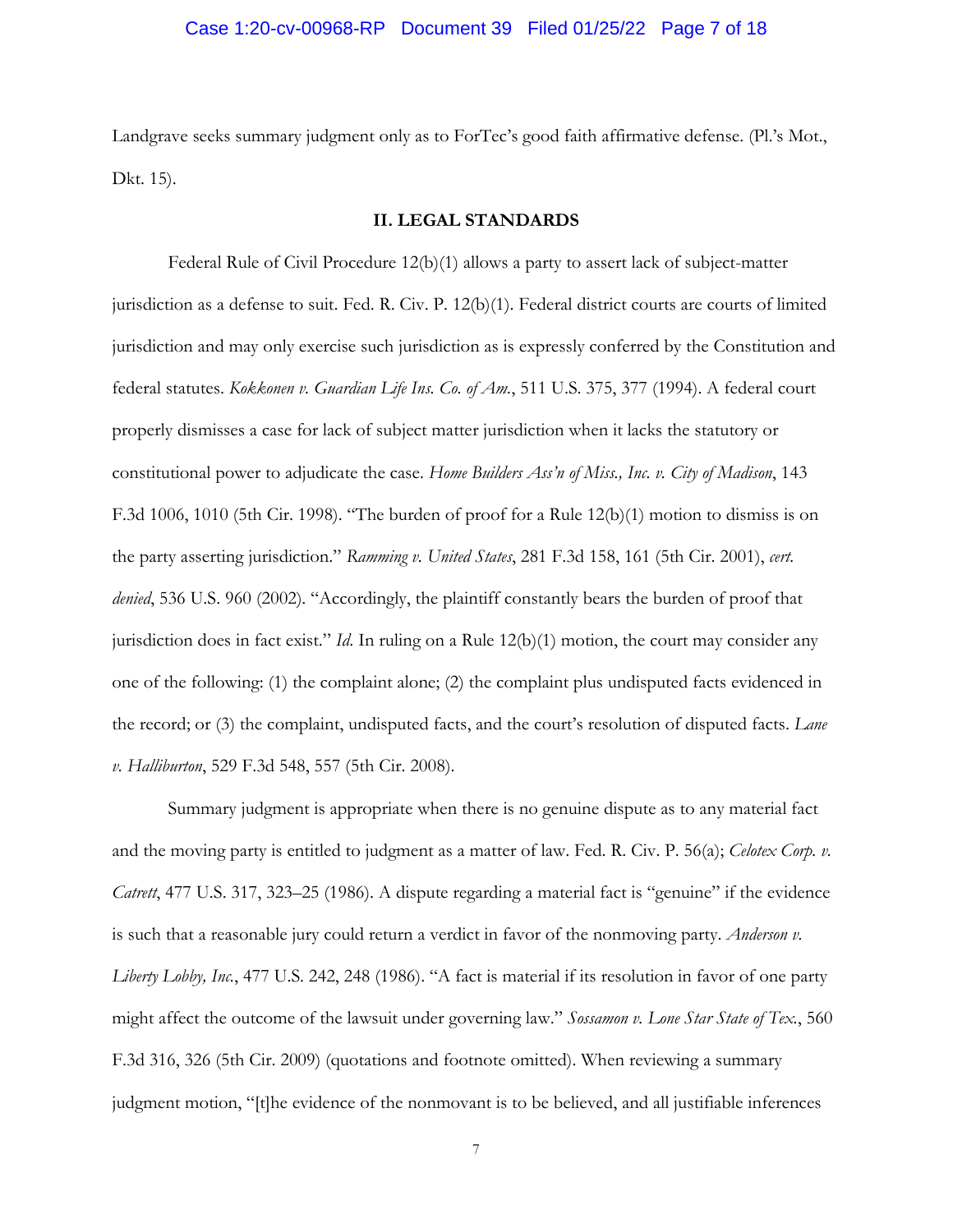### Case 1:20-cv-00968-RP Document 39 Filed 01/25/22 Page 8 of 18

are to be drawn in his favor." *Anderson*, 477 U.S. at 255. Further, a court may not make credibility determinations or weigh the evidence in ruling on a motion for summary judgment. *Reeves v. Sanderson Plumbing Prods., Inc.*, 530 U.S. 133, 150 (2000).

Once the moving party has made an initial showing that there is no evidence to support the nonmoving party's case, the party opposing the motion must come forward with competent summary judgment evidence of the existence of a genuine fact issue. *Matsushita Elec. Indus. Co. v. Zenith Radio*, 475 U.S. 574, 587 (1986). Unsubstantiated assertions, improbable inferences, and unsupported speculation are not competent summary judgment evidence, and thus are insufficient to defeat a motion for summary judgment. *Turner v. Baylor Richardson Med. Ctr.*, 476 F.3d 337, 343 (5th Cir. 2007). Furthermore, the nonmovant is required to identify specific evidence in the record and to articulate the precise manner in which that evidence supports his claim. *Adams v. Travelers Indem. Co. of Conn*., 465 F.3d 156, 164 (5th Cir. 2006). Rule 56 does not impose a duty on the court to "sift through the record in search of evidence" to support the nonmovant's opposition to the motion for summary judgment. *Id*. After the nonmovant has been given the opportunity to raise a genuine factual issue, if no reasonable juror could find for the nonmovant, summary judgment will be granted. *Miss. River Basin All. v. Westphal,* 230 F.3d 170, 175 (5th Cir. 2000). Cross-motions for summary judgment "must be considered separately, as each movant bears the burden of establishing that no genuine issue of material fact exists and that it is entitled to judgment as a matter of law." *Shaw Constructors v. ICF Kaiser Eng'rs, Inc.*, 395 F.3d 533, 538–39 (5th Cir. 2004).

#### **III. DISCUSSION**

There are two motions before the Court. First is ForTec's Motion to Dismiss for Lack of Subject Matter Jurisdiction, or, Alternatively, Motion for Summary Judgment. (Dkt. 16). As explained below, the Court finds that the motion to dismiss must be denied, as the issue of FMLA eligibility is an essential element of the claim rather than a jurisdictional question. Further, summary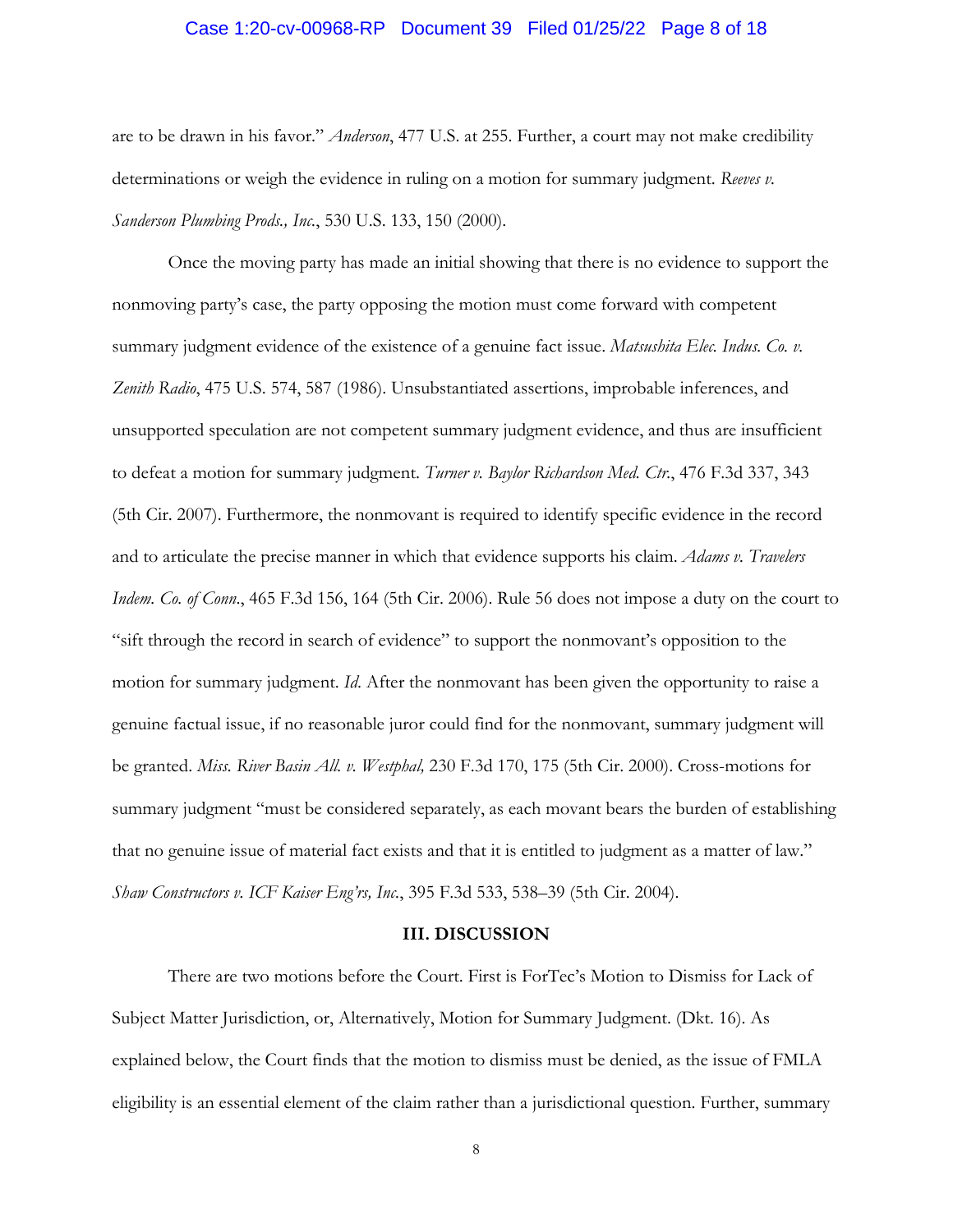# Case 1:20-cv-00968-RP Document 39 Filed 01/25/22 Page 9 of 18

judgment must be denied as ForTec is not entitled to judgment as a matter of law. There exist genuine disputes of material fact regarding Landgrave's worksite, and therefore her FMLA eligibility, which are properly resolved by a jury at trial. Second is Landgrave's Motion for Partial Summary Judgment on ForTec's good faith affirmative defense. (Dkt. 15). For the reasons discussed below, the Court finds no genuine dispute of material fact on this issue, and that Landgrave is entitled to summary judgment as a matter of law.

## **A. ForTec's Motion**

ForTec claims that Landgrave was not an "eligible employee" under the FMLA because (1) she was a remote employee with no fixed worksite, (2) she reported to and received assignments from her supervisor in Paige, Texas, and (3) ForTec employed fewer than fifty people within a seventy-five mile radius of that worksite. (Def.'s Mot., Dkt. 16, at 1). ForTec argues that because Landgrave does not meet the FMLA's definition of an "eligible employee," Landgrave cannot state a claim under the Act. (*Id.*).

### 1. Motion to Dismiss

ForTec claims that because Landgrave is not an "eligible employee" under the FMLA, the Court lacks subject matter jurisdiction over her claims. However, as Landgrave notes, the Fifth Circuit has conclusively held that "the employee-numerosity requirement [of the FMLA] is an element of the claim, not a limit upon the federal-court's subject-matter jurisdiction." *Minard v. ITC Deltacom Commc'ns, Inc*., 447 F.3d 352, 353 (5th Cir. 2006); *see Heinsohn v. Carabin & Shaw*, P.C., 832 F.3d 224, 231 (5th Cir. 2016) ("Although the FMLA only applies to employers with a specified minimum number of employees or more, that requirement 'is an element of the claim, not a limit upon the federal court's subject-matter jurisdiction.'" (quoting *Id.*)); (Pl.'s Resp., Dkt. 18, at 9). Applying the Supreme Court's reasoning regarding an analogous eligibility provision of Title VII of the Civil Rights Act of 1964, which states that "when Congress does not rank a statutory limitation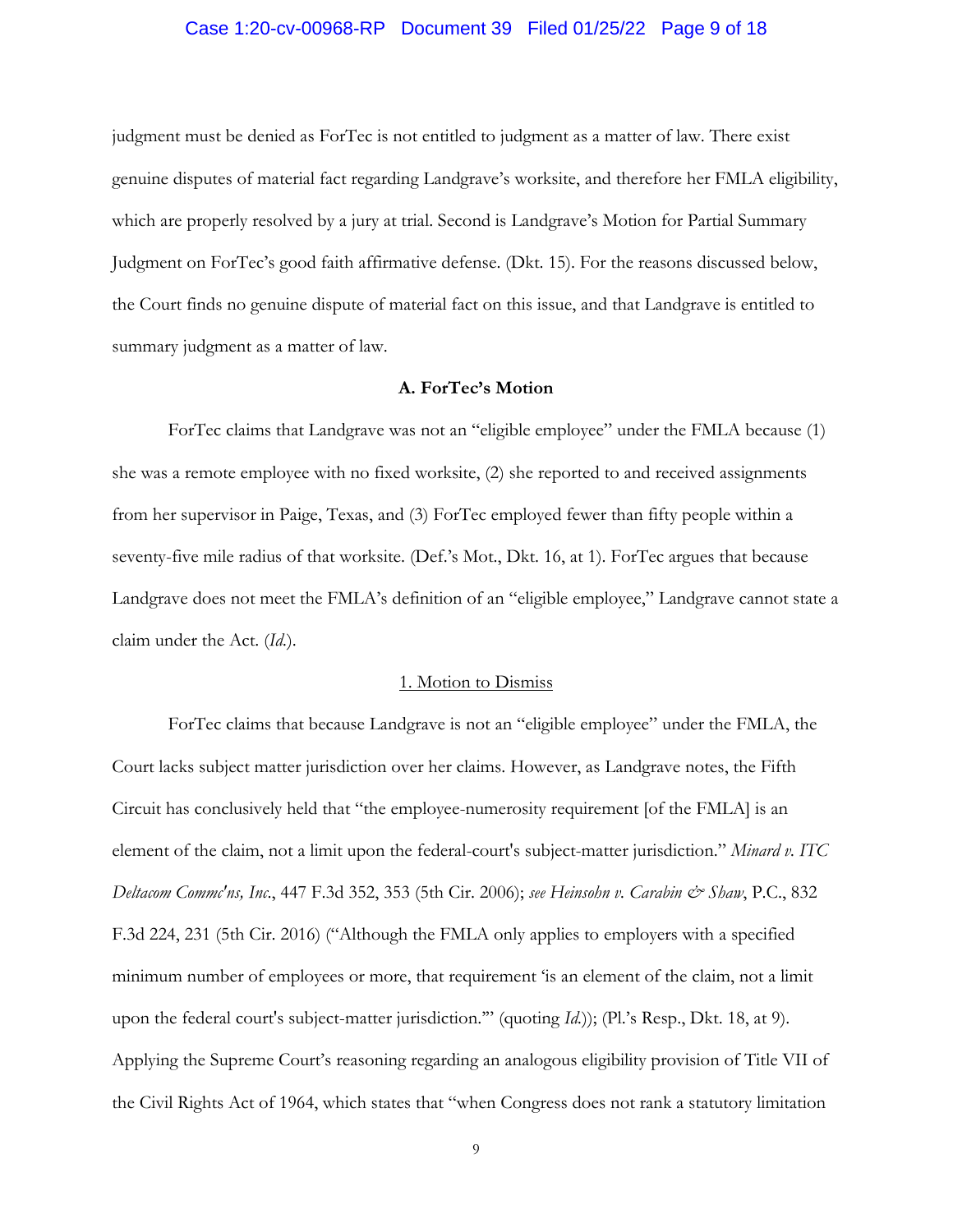### Case 1:20-cv-00968-RP Document 39 Filed 01/25/22 Page 10 of 18

on coverage as jurisdictional, courts should treat the restriction as nonjurisdictional in character[,]" *Arbaugh v. Y&H Corp*., 546 U.S. 500, 516 (2006), the Fifth Circuit found no indication that Congress intended the FMLA's numerosity provision to be jurisdictional. *Minard*, 447 F.3d at 356. Indeed, the "50-employee threshold appears in the definitions section, separate from the jurisdictional section, and does not speak in jurisdictional terms or refer in any way to the jurisdiction of the district courts." *Id.*. In *Minard*, the Court reversed an erroneous grant of summary judgment based on lack of subject matter jurisdiction. *Id.* at 357–58. There does not appear to be any basis on which to distinguish that case from the matter at hand, nor does ForTec suggest any such reason. Therefore, Landgrave has no obligation to establish the numerosity element to prove jurisdiction. Under Fifth Circuit law, ForTec's motion to dismiss for lack of subject matter jurisdiction must be denied.

### 2. Motion for Summary Judgment

ForTec also seeks summary judgment based on its contention that Landgrave does not qualify as an "eligible employee" under the FMLA. The FMLA excludes from its eligibility definition "any employee of an employer who is employed at a work site where such employer employs less than 50 employees if the total number of employees employed by the employer within 75 miles of that work site is less than 50." 29 U.S.C.  $\frac{2611(2)(B)(ii)}{1999}$ . Although the FMLA itself does not address remote workers, the Department of Labor's ("DOL") implementing regulations state, "[f]or employees with no fixed worksite, . . . the worksite is the site to which they are assigned as their home base, from which their work is assigned, or to which they report." 29 C.F.R.  $\&$  825.111(a)(2). Further, "[a]n employee's personal residence is not a worksite in the case of employees . . . who travel a sales territory and who generally leave to work and return from work to their personal residence, or employees who work at home, as under the concept of flexiplace or telecommuting." *Id.* Landgrave claims that her worksite is ForTec's Hudson, Ohio corporate office, where it is undisputed that more than fifty employees work. (*See* Def.'s Mot., Dkt. 16, at 7; Jones Dep., Dkt. 15-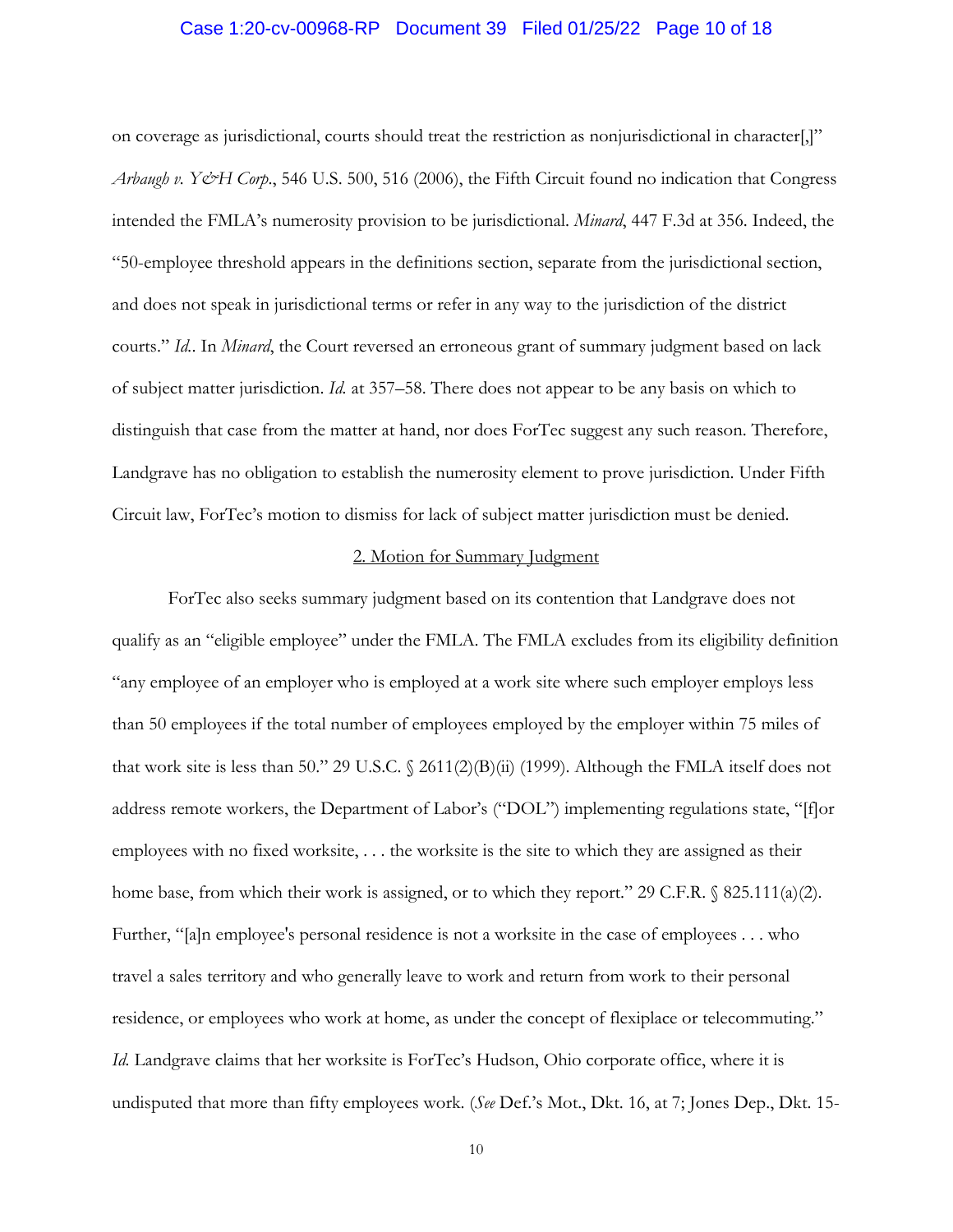# Case 1:20-cv-00968-RP Document 39 Filed 01/25/22 Page 11 of 18

3, at 52). ForTec claims that her worksite is Cooper's residence in Paige, Texas, where it is undisputed that fewer than fifty employees work within a 75-mile radius. (Cooper Dep., Dkt. 16-2, at 6 –7, 17). Thus, to prevail on summary judgment, ForTec must prove that the Hudson location does not qualify as Landgrave's worksite, making her ineligible for protection under the FMLA.

Although the Fifth Circuit has not spoken on the matter,<sup>1</sup> the Senate indicated in passing the FMLA that "[t]he term 'worksite' is intended to be construed in the same manner as the term 'single site of employment' under the Worker Adjustment and Retraining Notification Act ("WARN"), 29 U.S.C. 2101(a)(3)(B), and regulations under that Act (20 CFR Part 639)." Sen. Rep. No. 103-3, at 23 (1993). For remote workers, that is "the single site of employment to which they are assigned as their home base, from which their work is assigned, or to which they report." *Id.* To defeat Landgrave's claims, and prevail on summary judgment, ForTec must establish that the Hudson location that she claims as her worksite does not qualify as such—that it was neither (1) her home base, nor (2) the site that assigned her work, nor (3) the site to which she reported. If Landgrave can establish a genuine issue of fact as to any one of these definitions, then ForTec's motion for summary judgment must fail.

 The Court finds there are no facts sufficient to sustain an assertion that the Hudson location was Landgrave's "home base," nor does she argue as much. Analogizing to the WARN Act, as construed by the Third Circuit, a remote employee's "home base" "must at a minimum be a location at which the employee is physically present at some point during a typical business trip" and "refers not to the physical base of the employer's operations . . . but rather to the physical base of the employee." *Ciarlante v. Brown & Williamson Tobacco Corp.*, 143 F.3d 139, 146 (3d Cir. 1998). Landgrave

<sup>&</sup>lt;sup>1</sup> Both parties cite *Hill v. Rsch. Inst. of Am. Grp.*, 209 F.3d 719 (5th Cir. 2000), in which the Fifth Circuit upheld dismissal of an FMLA case in an unpublished opinion by the Northern District of Texas. The Court finds that the Northern District's reasoning, and the facts present there, do not conclusively support either side in this case and, regardless, the opinion is not binding authority here.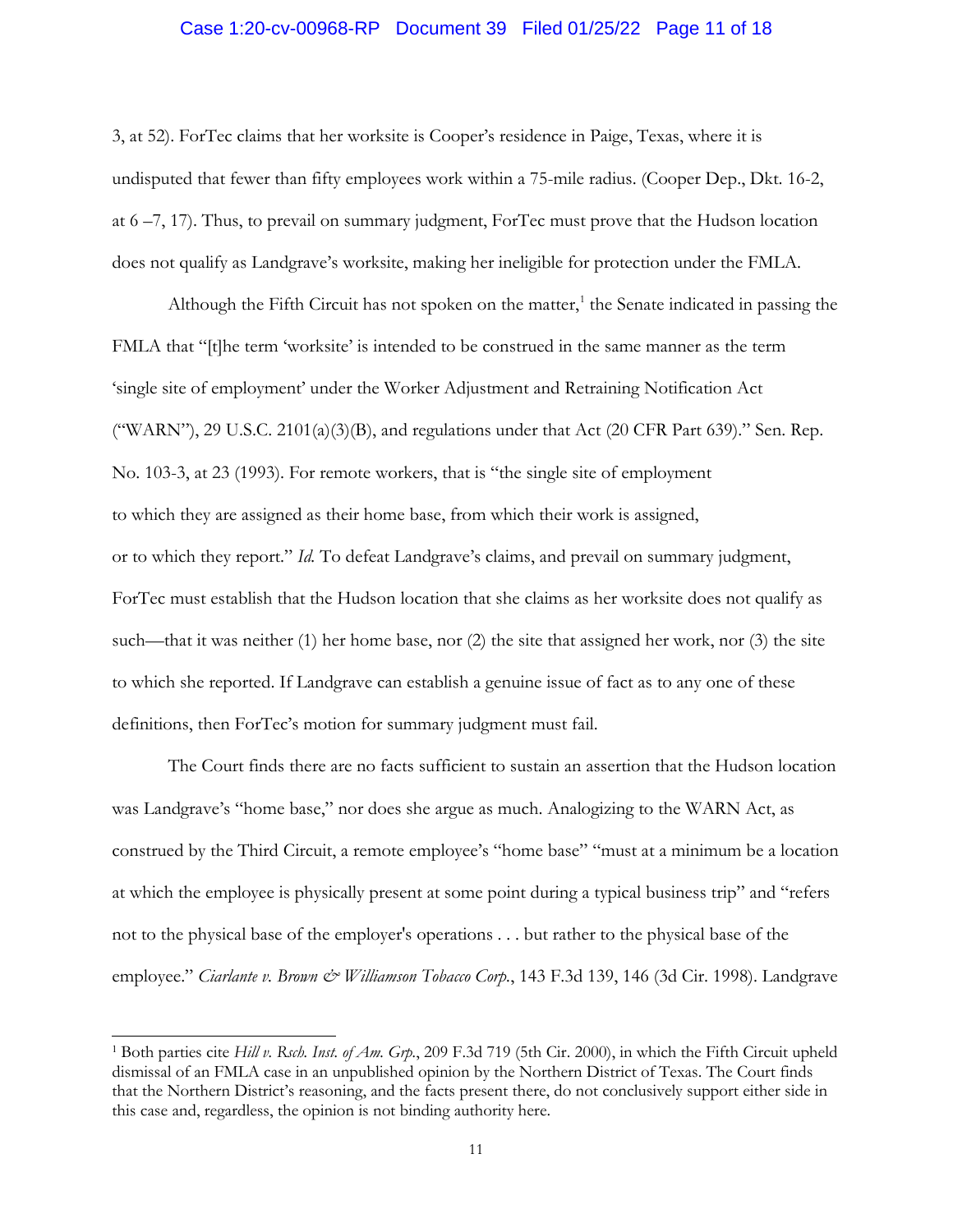# Case 1:20-cv-00968-RP Document 39 Filed 01/25/22 Page 12 of 18

does not dispute that she was never physically present at the Hudson location. (Landgrave Dep., Dkt. 16-1, at 54). Indeed, her human resources paperwork list her "Ops Location" as Austin. (Jones Decl., Dkt. 16-6, at 1, 3). The Hudson location was not Landgrave's home base; she cannot establish FMLA eligibility on this basis.

 The other two routes to defining a worksite for the purposes of eligibility, however, are far less clear. For each of these bases—the assigning site and the reporting site—there is at least a genuine issue of material fact sufficient to warrant a determination by a jury and a denial of summary judgment. The assigning site is the "source of the day-to-day instructions" given to the employee; it is not determined by the location of "centralized payroll and certain other centralized managerial or personnel functions." *Ciarlante*, 143 F.3d at 147. Courts must "distinguish the true source of the instructions from mere conduits through which the instructions passed[,]" *id.*, and focus on "where the people were who were ultimately responsible for creating and receiving the information[,]" *id.* at 150.

Here, ForTec argues that Cooper assigned Landgrave her work from his home in Texas. (Def.'s Mot., Dkt. 16, at 9–10). There is no dispute that customers contact ForTec through a centralized system which then creates assignments. Instructions originate in Hudson and are sent to remote employees through the ForSite application. (Cooper Dep., Dkt. 16-2, at 23, 27; Workflow Chart, Dkt. 18-8, at 1; Revenue Recognition Examples, Dkt. 18-9, at 1). It is similarly undisputed that Cooper ultimately directs cases to the specific employees in his region. (Cooper Dep., Dkt. 16-2, at 27–28, 33; Def.'s Mot, Dkt. 16, at 9; Pl.'s Resp., Dkt. 18, at 12). Where the parties diverge is whether Cooper's involvement is sufficient to transform his home into Landgrave's worksite.

ForTec claims that Cooper "is still . . . giving the assignments, not the computer application." (Def.'s Mot., Dkt. 16, at 9). As it describes the process, "[a]fter consideration of their technicians' availability and the needs of the cases, the manager inputs into ForSite the assignments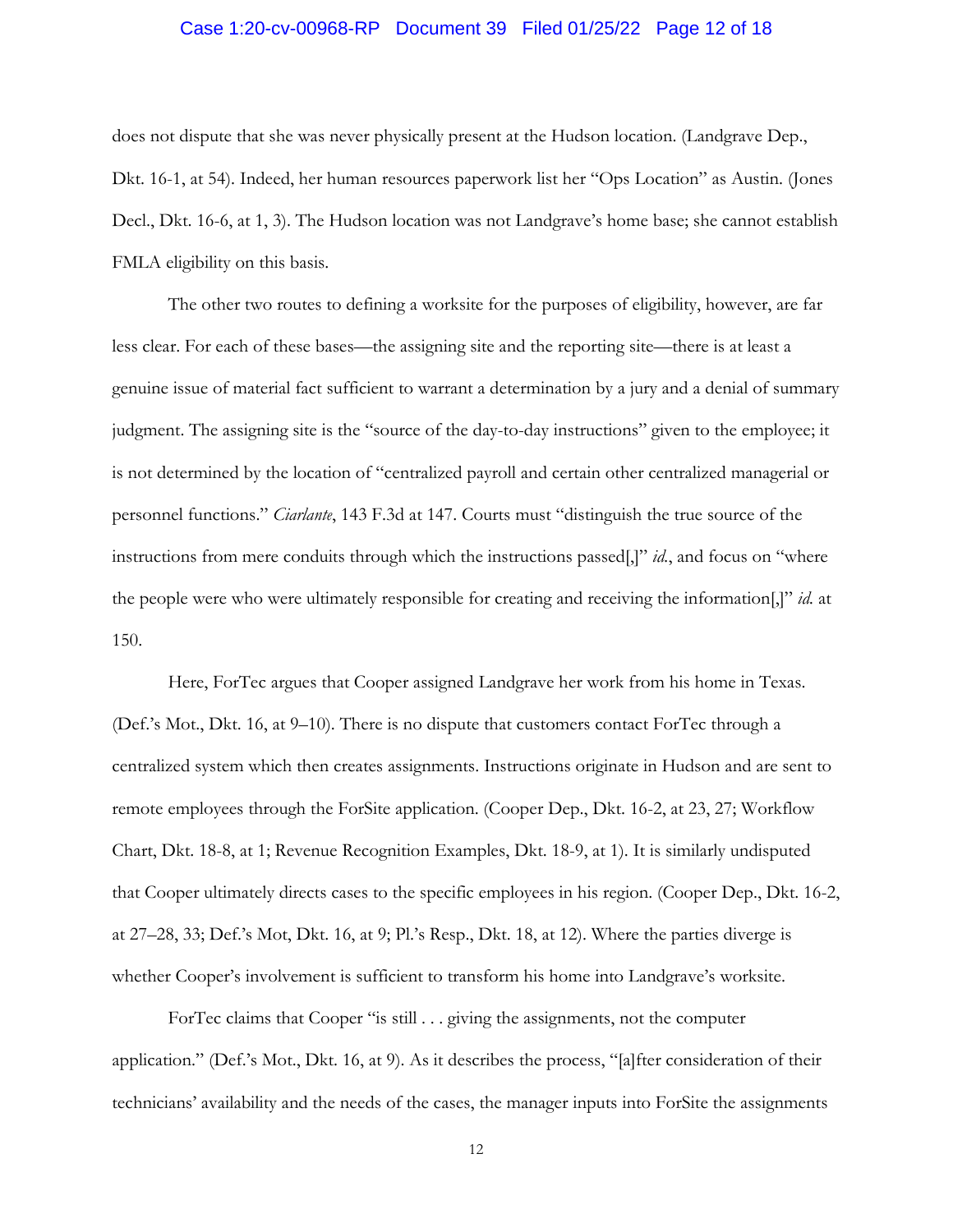# Case 1:20-cv-00968-RP Document 39 Filed 01/25/22 Page 13 of 18

to the technicians, and the technicians receive an email through ForSite with the case details." (*Id.*). It claims that Cooper made all assignments to Landgrave, and that he was her point of contact for daily logistics. (Cooper Decl., Dkt. 16-5, at 1). She admits that she communicated with him regularly "regarding things with our daily work." (Landgrave Dep., Dkt. 16-1, at 28, 43–44). ForTec further notes that Cooper was responsible for resolving "equipment and facility issues," vehicle logistics, and administrative matters. (Def.'s Mot., Dkt. 16, at 9–10; Cooper Decl., Dkt. 16-5, at 1, 3, 12). He also assisted with processing time off requests and with transporting equipment. (Def.'s Mot., Dkt. 16, at 10; Landgrave Dep., Dkt. 16-1, at 55, 59–61).

Landgrave counters that Cooper simply "clicks the mouse on his computer at his house and sends these instructions from Hudson to one technician or the other in his region. (Pl.'s Resp., Dkt. 18, at 12). By contrast, "'[v]ital information moves from Hudson to Landgrave such as the procedure's date and time, type, equipment required, location, payor, physician, patient, and notes from the customer and physician." (*Id.*; Revenue Recognition Examples, Dkt. 18-9, at 1). According to Landgrave, the assignment thus originates in Hudson, and Cooper acts as a "mere conduit" in transmitting the information to Landgrave. (Pl.'s Resp., Dkt. 18, at 13). Cooper does not create or in any way generate the assignment itself. (Cooper Dep., Dkt. 16-2, at 25). Unlike in other cases, where a corporate headquarters was only involved in matters such as "accounting and administration," here it is clear that Hudson was involved, at least to some degree, in Landgrave's "actual work" assignments. *Bader v. N. Line Layers, Inc.*, 503 F.3d 813, 821 (9th Cir. 2007).

 The Court finds that the material facts on this issue remain in dispute. While Cooper appears to have more of a role than a "mere conduit" for the ForSite application, his duties that ForTec lists appear largely ancillary to actual *assignment* activity. (*See* Def.'s Reply, Dkt. 21, at 4–5). At this stage, it appears that each party has presented facts that could reasonably persuade a trier of fact. As Landgrave acknowledges, "this type of conflicting evidence does nothing more than created a triable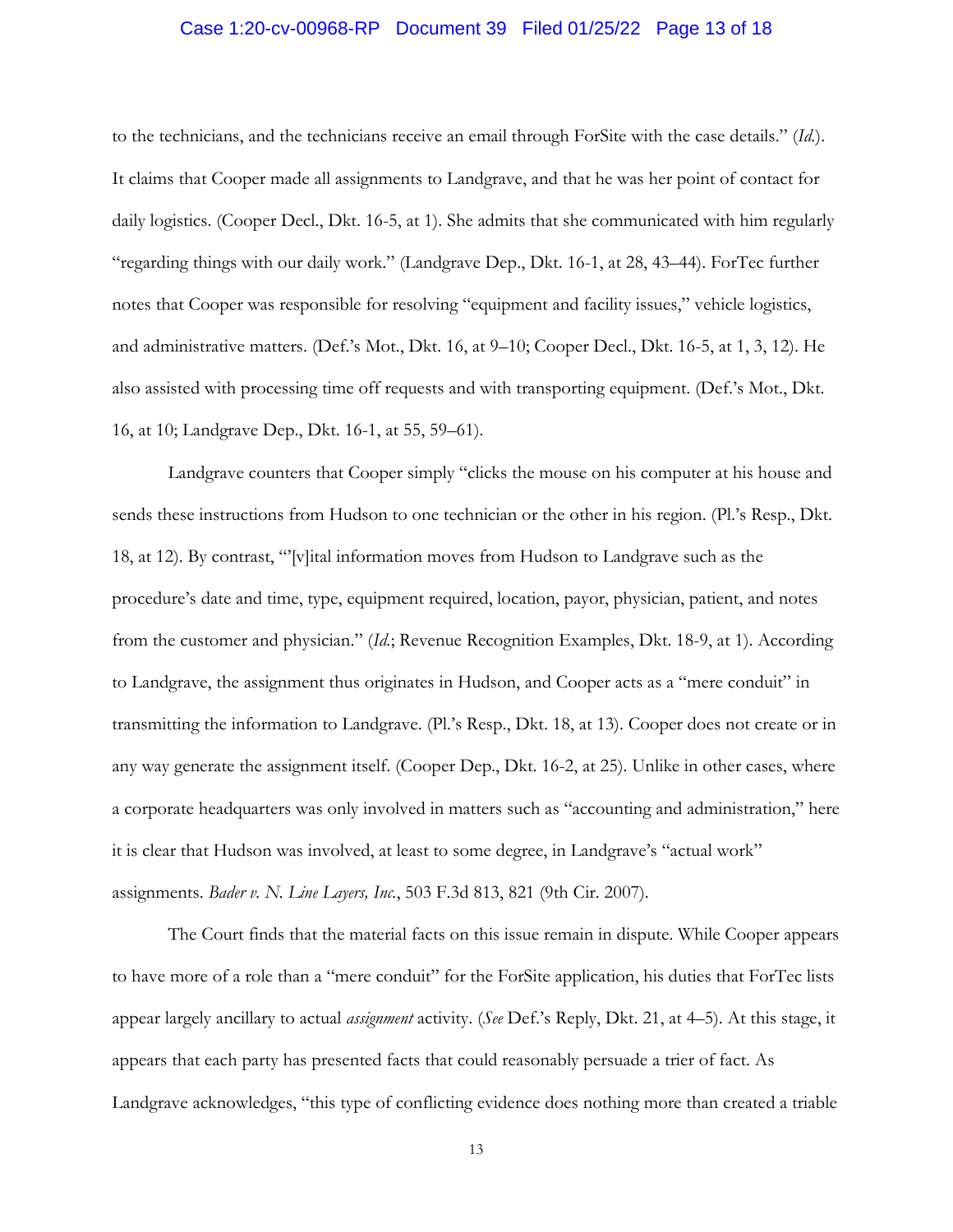## Case 1:20-cv-00968-RP Document 39 Filed 01/25/22 Page 14 of 18

issue of fact for the jury." (Pl.'s Resp., Dkt. 18, at 12 (citing cases)). As such, there is a genuine issue of fact as to Landgrave's assigning site, and summary judgment must be denied.

 Although the fact issue on Landgrave's assignment site alone is sufficient to deny summary judgment, the Court will briefly address the final basis for eligibility. ForTec's argument for Landgrave's FMLA ineligibility based on the reporting site fares similarly. The location to which an employee reports is determined based on the "location of the personnel who were primarily responsible for reviewing . . . reports and other information sent by the [employee], in order to record [tasks], assess employee performance, develop new sales strategies, and the like." *Ciarlante*, 143 F.3d at 148. The parties agree that Cooper did not review reports from Landgrave, nor did she send any reports to him at all. (Def.'s Mot., Dkt. 16, at 10). Landgrave notes that she "sent reports only to Hudson; she sent nothing to [Cooper]." (Pl.'s Resp., Dkt. 18, at 13). Further, after completing an assignment, "she prepared reports—entering case details, items used, and notes regarding the final disposition—and sent the reports to Hudson. . . . Logistics, including Cooper, is not involved in receiving or reviewing Landgrave's reports. . . . But *Hudson does* review the reports." (*Id.*; Workflow Chart, Dkt. 18-8, at 1; Revenue Recognition Examples, Dkt. 18-9, at 2–3; Cooper Dep., Dkt. 16-2, at 31). According to Landgrave, Hudson employees reviewed her reports to determine whether she needed to make corrections, and instructed her if so. (Pl.'s Resp., Dkt. 18, at 14; Revenue Recognition Examples, Dkt. 18-9, at 2–3).

 ForTec notes that Cooper was empowered to discipline Landgrave, as he did in writing for other technicians in his region, and verbally for Landgrave on several occasions. (Def.'s Mot., Dkt. 16, at 11; Cooper Dep., Dkt. 16-2, at 14–16; Cooper Decl., Dkt. 16-5, at 1). But Landgrave counters that he "never gave Landgrave any sort of employment assessment or evaluation during her employment" and "it is highly doubtful he had any authority to discipline her or affect her employment status . . . ." (Pl.'s Resp., Dkt. 18, at 14; Landgrave Dep., Dkt. 16-1, at 59; Cooper Dep.,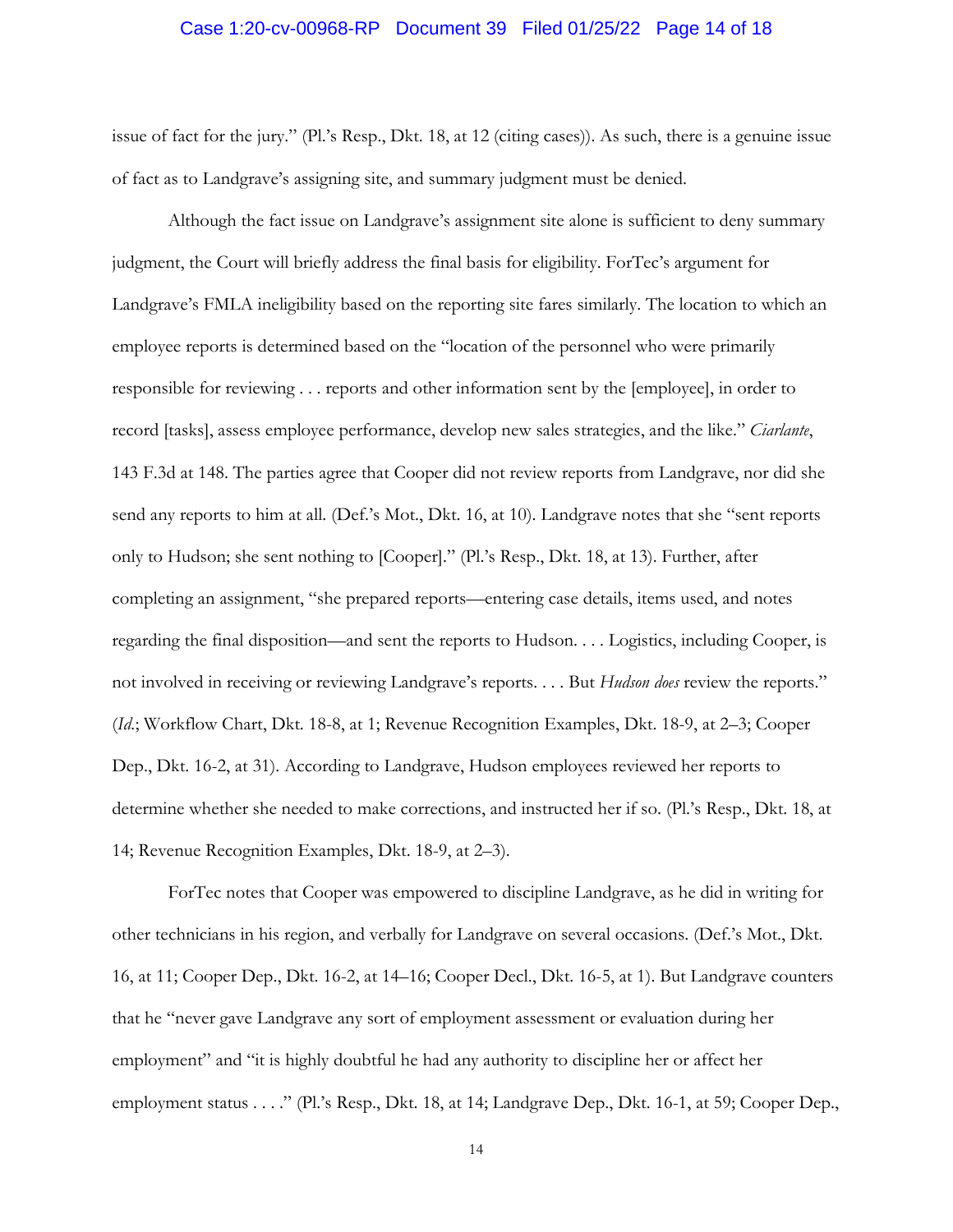Dkt. 16-2, at 64–65; Def.'s Interrog. Answers, Dkt. 15-1, at 5; Pearson Dep., Dkt. 15-4, at 94–94). Given the competing interpretations of the reporting structure and Cooper's authority, the Court finds that a genuine dispute of material fact exists as to Landgrave's reporting site. As a result, the location of Landgrave's worksite, and her consequent eligibility under the FMLA, are properly left for a jury to resolve at trial. As such, summary judgment must be denied.<sup>2</sup>

### **B. Landgrave's Motion**

Landgrave seeks partial summary judgment only as to ForTec's good faith affirmative defense. Under the FMLA, a court may, in its discretion, reduce the amount of liquidated damages if an employer in violation of the Act "proves to the satisfaction of the court that the act or omission which violated [the FMLA] was in good faith and that the employer had reasonable grounds for believing that the act or omission was not a violation . . . ." 29 U.S.C. § 2617(a). ForTec alleges that "any and all acts, conduct, and/or omissions of Defendant with regard to conduct toward Plaintiff were in good faith and without oppression or malice toward Plaintiff and her rights, thereby precluding claims for liquidated damages." (Answer, Dkt. 2, at 4).

Because the FMLA does not define "good faith," courts presented with this question look to the Fair Labor Standards Act ("FLSA") for its interpretation of the term. *See Nero v. Indus. Molding Corp.*, 167 F.3d 921, 928 (5th Cir. 1999) (citing *Frizzell v. Sw. Motor Freight*, 154 F.3d 641, 644 (6th Cir. 1998) ("Congress intended the remedial provisions of the FMLA to mirror those in the FLSA")); *see Hardtke v. The Hartford*, No. CIVASA04CA1006OGNN, 2006 WL 503952, at \*2 (W.D. Tex. Jan. 5, 2006). As the Fifth Circuit has stated in the FLSA context, "good faith requires some duty to investigate potential liability;" and an employer cannot "rely on ignorance alone as [r]easonable

<sup>2</sup> Having found that genuine disputes of material fact exist with regard to Landgrave's eligibility under the FMLA, the Court finds it unnecessary to reach the issue of whether Cooper's residence constitutes a worksite under the Act. (See Def.'s Mot., Dkt. 16, at 12; Pl.'s Resp., Dkt. 18, at 15–16).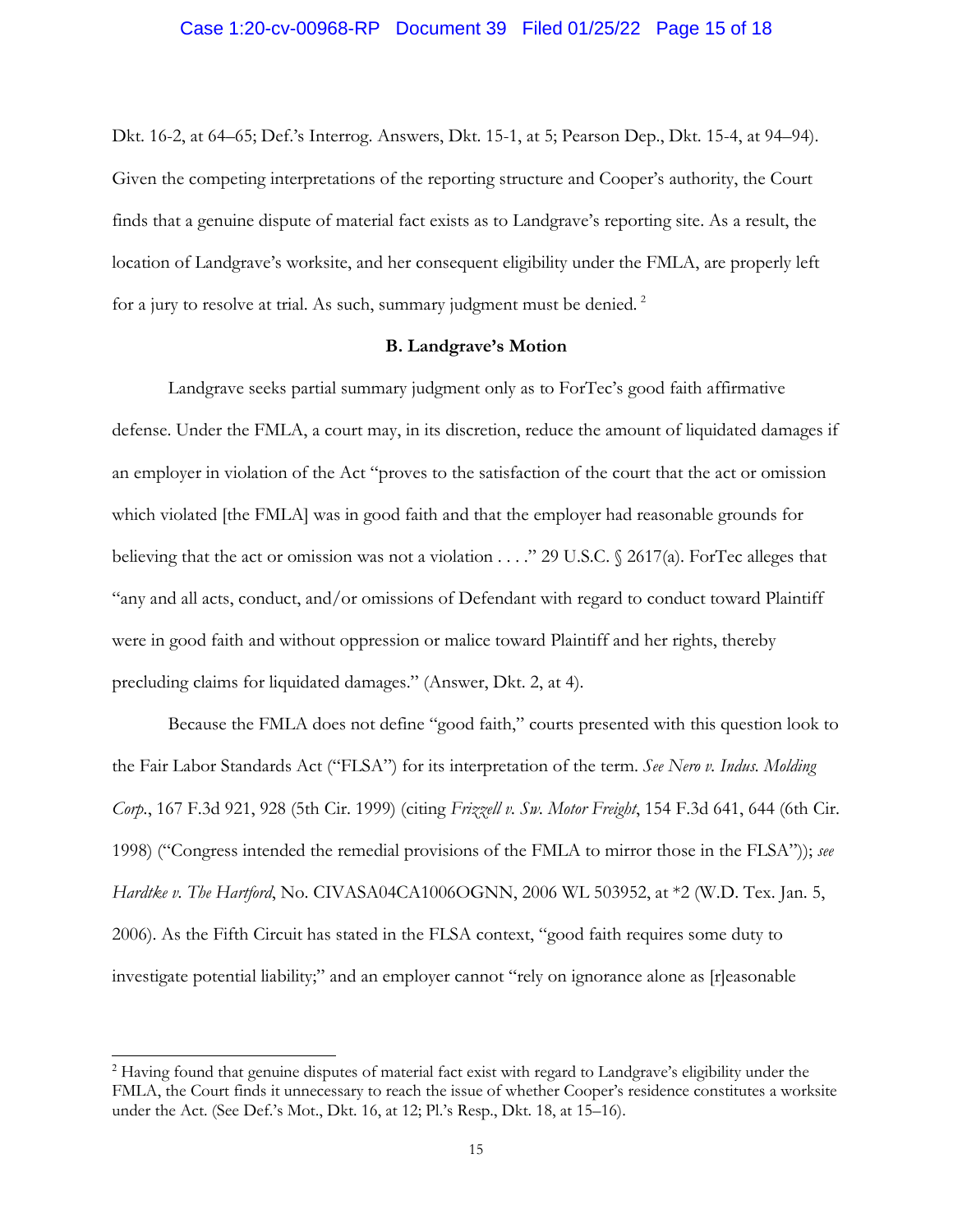# Case 1:20-cv-00968-RP Document 39 Filed 01/25/22 Page 16 of 18

grounds for believing that its actions were not in violation of the Act." *Barcellona v. Tiffany Eng. Pub, Inc.*, 597 F.2d 464, 468–69 (5th Cir. 1979). Indeed, "[a]pathetic ignorance is never the basis of a reasonable belief." *Id.* at 469. The good faith defense is an exceptional one, and the defendant faces a "substantial burden" to prove it is properly invoked. *Id.* at 468; *see Steele v. Leasing Enterprises, Ltd.*, 826 F.3d 237, 246 (5th Cir. 2016) (same).

Landgrave asserts that "[n]o evidence exists that For[T]ec acted in good faith." (Pl.'s Mot., Dkt. 15, at 5). Its human resources personnel failed to review the FMLA or its implementing regulations or to seek legal advice, and they "were oblivious that FMLA regulations address the eligibility of workers with no fixed worksite." (*Id.*). ForTec's sole action was to consult its own allegedly deficient policy—which fails to address eligibility for workers with no fixed worksite. (*Id.* at 5–6). ForTec counters that its human resources manager, Nancy Pearson ("Pearson") has two human resources certifications and has earned certain unspecified continuing education credits; its human resources director, Laure Jones ("Jones") "knows the FMLA's prohibition against interference and retaliation, and that that prohibition is incorporated into ForTec's policies[;]" and it "operates in good faith, in part, by employing knowledgeable, experienced human resource professionals to oversee implementation of their employment policies." (Def.'s Resp., Dkt. 19, at 2– 3; *see* Jones Dep., Dkt. 15-3, at 41–42). It further claims that "[t]here is no evidence showing reliance upon ignorance. To the contrary, ForTec relied upon its professionals with expertise in this area." (Def.'s Resp., Dkt. 19, at 3). But a human resources officer must do more than simply revisit an arguably deficient policy without reviewing the relevant law to have acted in good faith. (*See* Pl.'s Reply, Dkt. 20, at 8; Pearson Dep., Dkt. 15-2, at 11).

 In contrast to the few facts ForTec cites to support its argument for denying summary judgment, Landgrave marshals significant support, largely from Pearson's deposition testimony, for her motion. (Pl.'s Reply, Dkt. 20, at 2–6). She notes that Pearson admitted to having no knowledge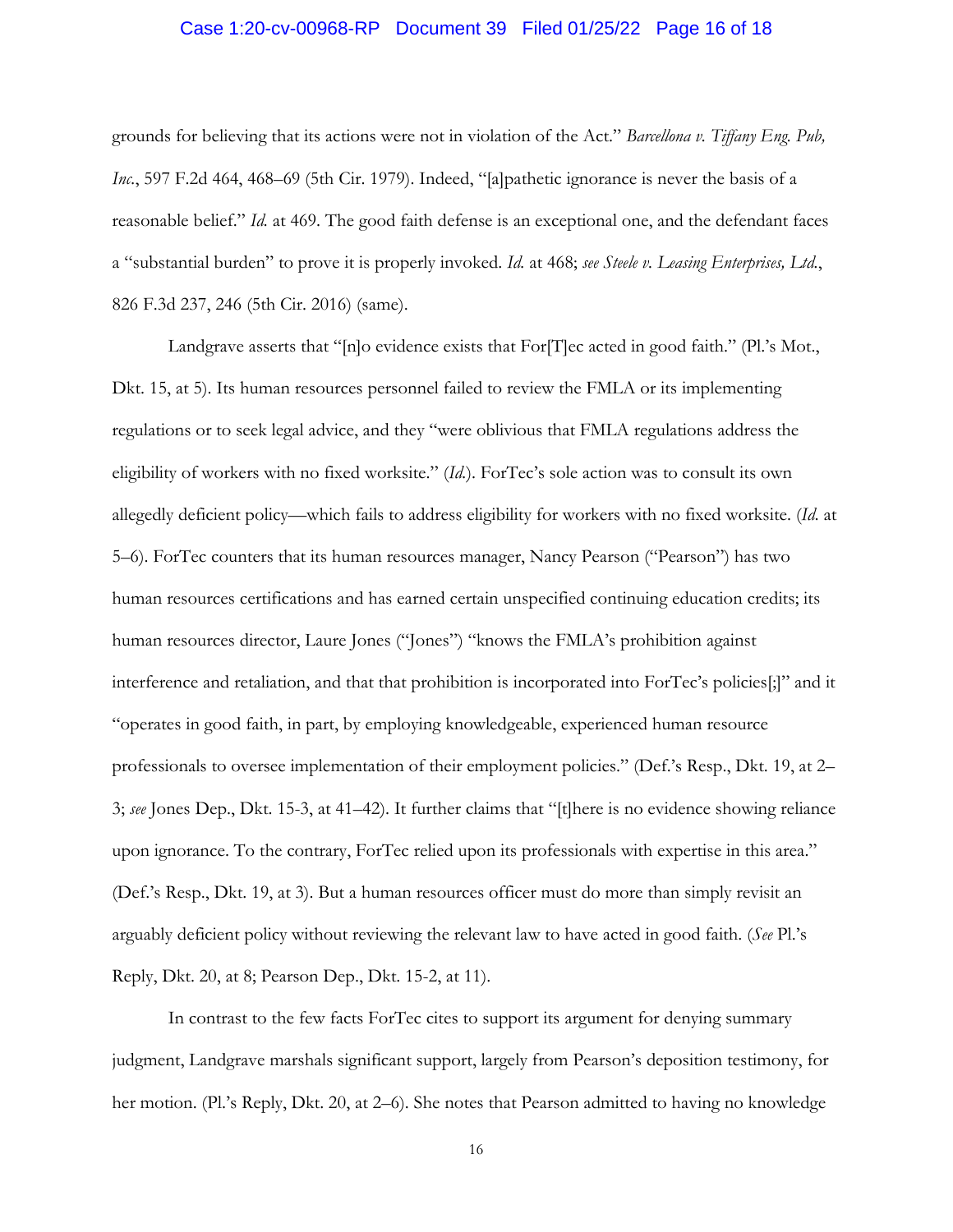# Case 1:20-cv-00968-RP Document 39 Filed 01/25/22 Page 17 of 18

of the FMLA's treatment of remote workers or their eligibility. (Pearson Dep., Dkt. 15-4, at 37). Pearson also stated that the only investigation she undertook was generally "for employees, not for remote employees." (*Id.*). She admitted that she did not seek legal counsel on the question of Landgrave's FMLA eligibility. (*Id.* at 38–39). And she testified that the full extent of her investigation was that she "researched our handbook." (*Id.* at 38). More specifically, she "reviewed the three requirements to be eligible and determined that the third reason, being the number of employees in the work or reported-to location, she does not qualify." (*Id.* at 80). Pearson knew of no other actions by ForTec to determine Landgrave's eligibility. (*Id.* at 80–81). She had no recollection of seeking out, reviewing, or discussing the DOL regulation—29 C.F.R. § 825.111—explicitly titled "Determining whether 50 Employees are Employed Within 75 Miles," which contains instructions on eligibility for remote workers. (*Id.* at 82). She engaged in "no analysis or discussion" of whether Landgrave was a remote worker, and was aware of no such discussion among others. (*Id.* at 82–83).

Landgrave is correct that ForTec's position is internally inconsistent—either (1) Pearson and Jones were ignorant of the FMLA and so failed to act in good faith when they declined to investigate the law as to remote workers, or (2) Pearson and Jones were knowledgeable of the FMLA and failed to act in good faith when they declined to engage with the Act's treatment of remote workers. (*See* Pl.'s Reply, Dkt. 20, at 7). Pearson's assertion that she consulted the handbook that she likely authored is little help, as the handbook says nothing with regard to remote workers and the FMLA. As such, the policy fails to address Landgrave's rights under the FMLA, and cannot relieve ForTec of its duty to investigate her rights. (FMLA Policy, Dkt. 15-6 at 1–2).

 Given the parties' respective briefing, and in particular the paucity of facts or objections raised by ForTec, the Court finds that there is no genuine dispute of material facts on this issue. *Matsushita Elec. Indus. Co. v. Zenith Radio Corp.*, 475 U.S. 574, 585-587 (1986). The Court further finds that ForTec cannot meet its burden, based on these facts, to establish entitlement to the good faith